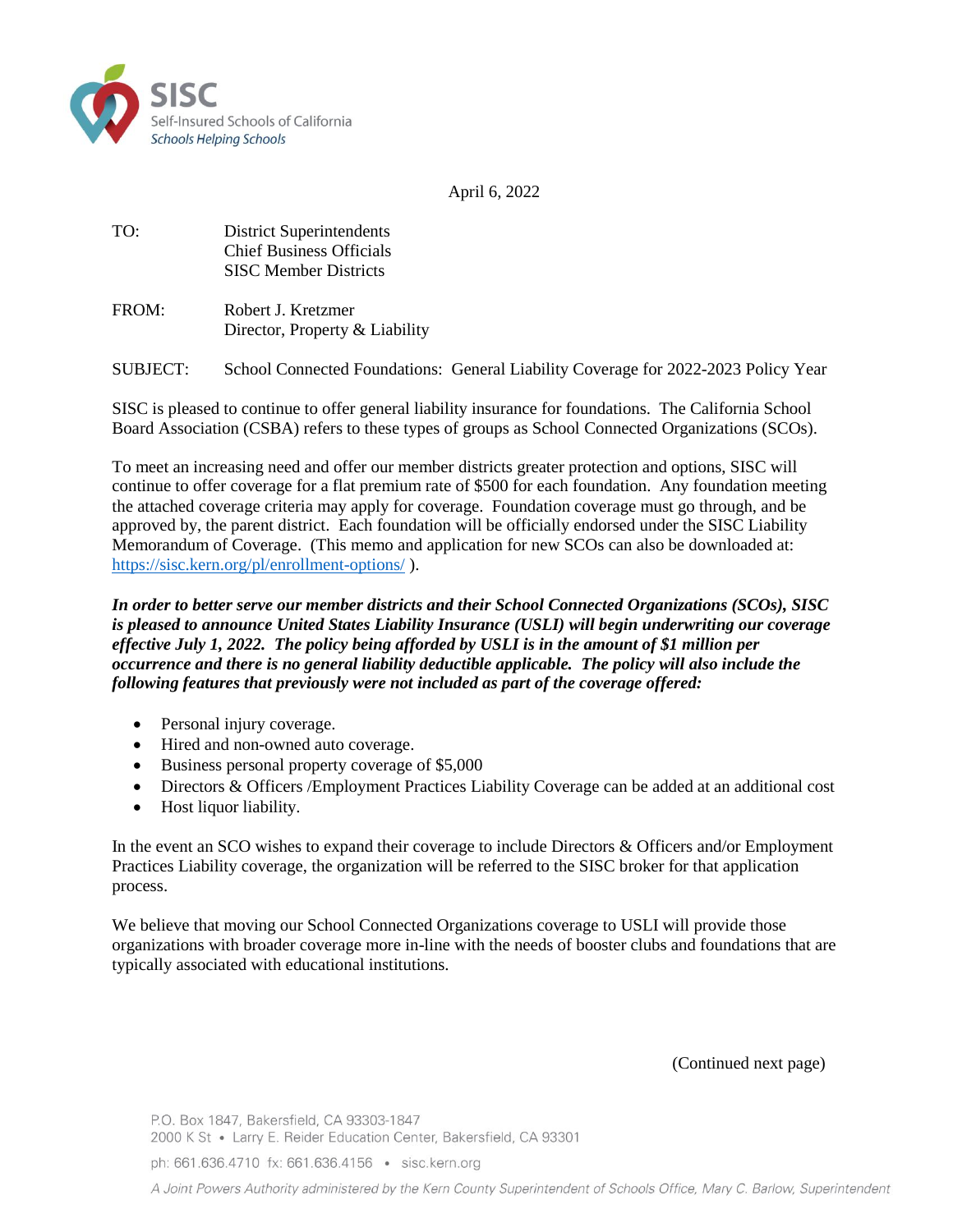This coverage is not mandatory. Any district that desires to be operationally removed from a foundation may do so. However, this coverage offers added security for both the district and any associated foundation. Any foundation desiring liability coverage for the 2022-2023 school year must return the enclosed application form approved by the parent district to SISC prior to June 1, 2022.

*Please note we need your election prior to June 1st as the SCO premium is added to the District's SISC final premium invoice. The district, if it would like to, may seek reimbursement from the SCO for the premium.* 

If you have any further questions, please feel free to contact Robert Kretzmer at 661-636-4709.

RJK:lm

Enc.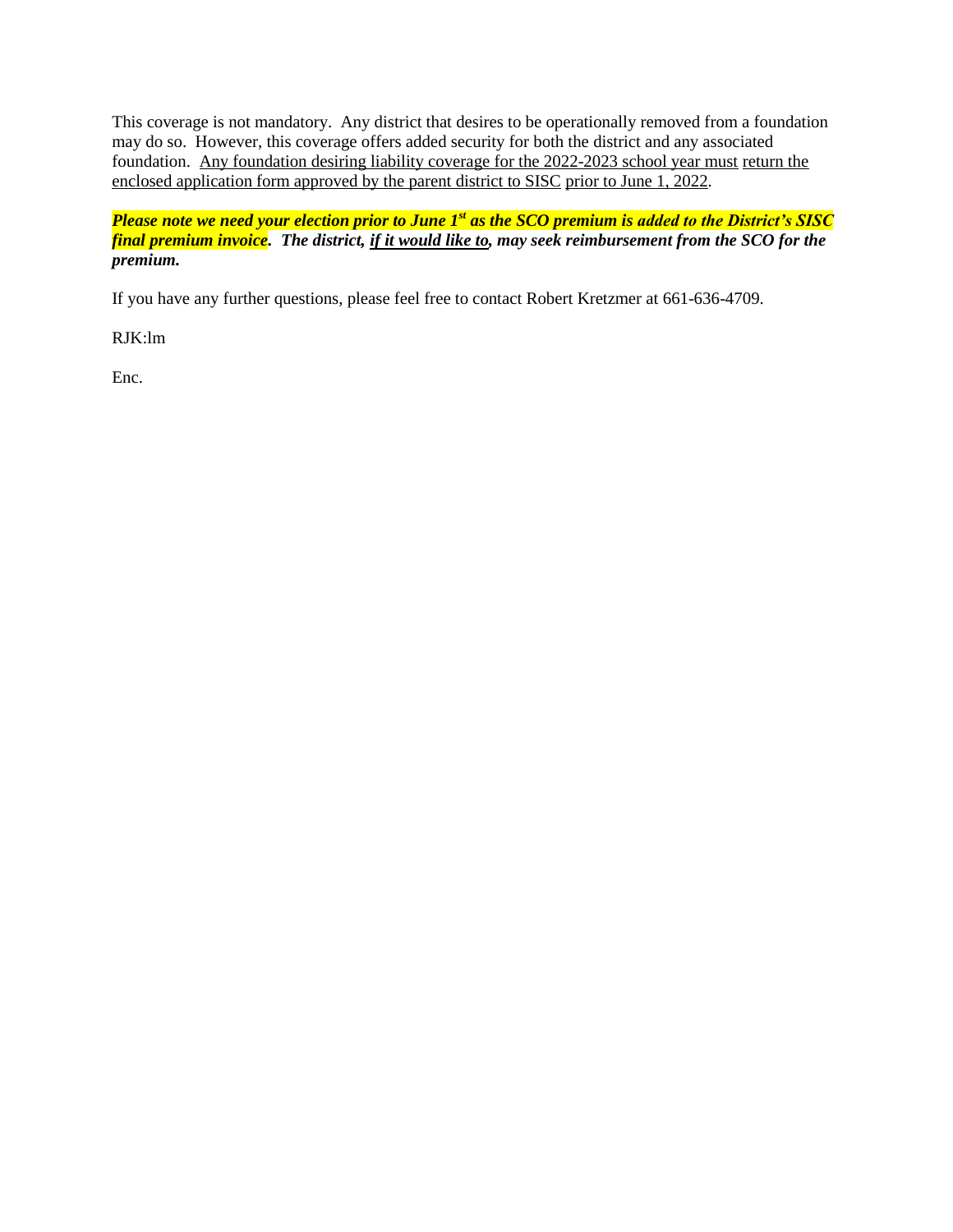

## **School Connected Organization (SCO): Foundations Application for General Liability Coverage 2022-2023**

|    |                                                                                                                               | <b>SCO Identification</b>                                                        |             |                                                                                                                  |  |
|----|-------------------------------------------------------------------------------------------------------------------------------|----------------------------------------------------------------------------------|-------------|------------------------------------------------------------------------------------------------------------------|--|
|    | Official Name of Organization:                                                                                                |                                                                                  |             |                                                                                                                  |  |
|    | <b>District Affiliation:</b>                                                                                                  |                                                                                  |             |                                                                                                                  |  |
|    | School Affiliation:                                                                                                           |                                                                                  |             |                                                                                                                  |  |
|    | <b>District Contact Person/Title:</b>                                                                                         |                                                                                  |             | and the control of the control of the control of the control of the control of the control of the control of the |  |
|    | <b>SCO Contact Person/Title:</b>                                                                                              |                                                                                  |             | and the control of the control of the control of the control of the control of the control of the control of the |  |
|    |                                                                                                                               | Address                                                                          | City, State | $\overline{Zip}$                                                                                                 |  |
|    | Telephone No.:                                                                                                                |                                                                                  |             |                                                                                                                  |  |
|    | Email:                                                                                                                        |                                                                                  |             |                                                                                                                  |  |
| 1. | Number of total participants (including board members):                                                                       |                                                                                  |             |                                                                                                                  |  |
| 2. |                                                                                                                               |                                                                                  |             |                                                                                                                  |  |
| 3. | Group's activities include:                                                                                                   |                                                                                  |             |                                                                                                                  |  |
|    | $\Box$ Athletic Events<br>$\Box$ Carnivals<br>□ Concert<br>$\Box$ Dances                                                      | $\Box$ Dinners<br>□ Day Care<br>$\Box$ Fireworks<br><b>I</b> Enrichment Programs |             |                                                                                                                  |  |
|    |                                                                                                                               |                                                                                  |             |                                                                                                                  |  |
| 4. | Approximate gross fund raising revenues in 2021:                                                                              | \$                                                                               |             |                                                                                                                  |  |
| 5. | Does organization have written bylaws specifying their purpose as a district/pupil support organization? $\Box$ Yes $\Box$ No |                                                                                  |             |                                                                                                                  |  |
| 6. | Have the bylaws been submitted to the governing board of the parent district?<br>$\Box$ Yes $\Box$ No                         |                                                                                  |             |                                                                                                                  |  |
| 7. | Is the group recognized by district's school board as a school-connected organization?<br>$\Box$ Yes $\Box$ No                |                                                                                  |             |                                                                                                                  |  |
| 8. | Is the group organized as a non-profit 501(c)(3) organization with its own tax identification number?<br>$\Box$ Yes $\Box$ No |                                                                                  |             |                                                                                                                  |  |